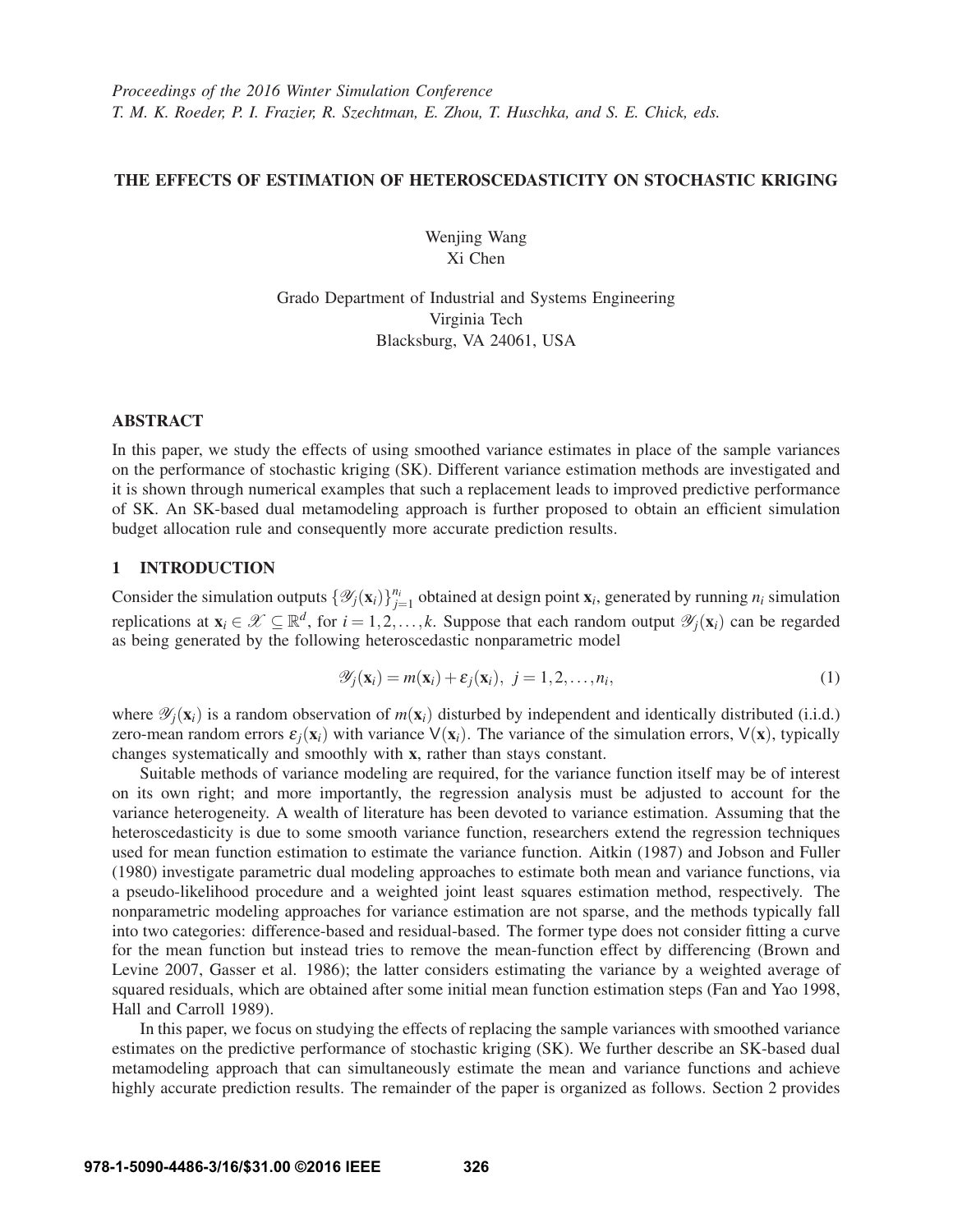a review on the standard SK methodology. Section 3 introduces different variance estimation methods to be investigated. Section 4 presents two examples to demonstrate the effects of using smoothed variance estimates on the predictive performance of SK. Section 5 introduces an SK-based dual metamodeling approach and demonstrates its usefulness through an example.

# 2 STOCHASTIC KRIGING

*Stochastic kriging* (SK) methodology proposed by Ankenman et al. (2010) is an effective metamodeling tool for approximating a *mean* response surface implied by a stochastic simulation. SK is an extension of the *kriging* methodology which is highly successful in the design and analysis of deterministic computer experiments (Santner et al. 2003). SK distinguishes itself by its ability to correctly account for sampling uncertainty inherent in a stochastic simulation in addition to the response-surface uncertainty.

Standard SK models the simulation response estimate obtained at a design point  $\mathbf{x} \in \mathcal{X} \subset \mathbb{R}^d$  on the *j*th simulation replication as

$$
\mathscr{Y}_j(\mathbf{x}) = \mathsf{Y}(\mathbf{x}) + \varepsilon_j(\mathbf{x}) = \mathbf{f}(\mathbf{x})^\top \boldsymbol{\beta} + \mathsf{M}(\mathbf{x}) + \varepsilon_j(\mathbf{x}) , \qquad (2)
$$

where Y(x) represents the unknown true response that we intend to estimate at point  $x \in \mathcal{X}$ , and the term  $\varepsilon_i(x)$  represents the mean-zero simulation error realized on the *j*th replication. The simulation errors  $\varepsilon_1(\mathbf{x}), \varepsilon_2(\mathbf{x}), \ldots$  are assumed to be independent and identically distributed (i.i.d.) across replications at a given design point, and the variance of  $\varepsilon_i(x)$ ,  $V(x)$ , may depend on x.

The terms  $f(\cdot)$  and  $\beta$  are, respectively, a  $p \times 1$  vector of known functions of x and a  $p \times 1$  vector of unknown parameters. The term  $M(.)$  represents a second-order stationary mean-zero Gaussian random field (Santner et al. 2003, Kleijnen 2008). That is, the spatial covariance between any two points in the random field is typically modeled as

$$
Cov(M(x), M(y)) = \tau^2 \mathcal{R}(x - y; \theta) ,
$$
 (3)

where  $\tau^2$  can be interpreted as the spatial variance of the random process M(·) at all **x**. One can think of  $M(x)$  as being sampled from a space of mappings  $\mathbb{R}^d \to \mathbb{R}$ , in which functions are assumed to exhibit spatial correlation. The spatial correlation function  $\mathcal{R}(\cdot;\theta)$  determines the smoothness properties of M(·) and it depends on x and y only through their difference. The parameter vector  $\theta = (\theta_1, \theta_2, \dots, \theta_d)^\top$  controls how quickly the spatial correlation diminishes as the two points become farther apart, and it measures the roughness of the underlying response surface in each direction. Ankenman et al. (2010) refer to the stochastic nature of M as *extrinsic uncertainty*, in contrast to the *intrinsic uncertainty* represented by ε that is inherent in a stochastic simulation output.

An experimental design for SK consists of  $\{(x_i, n_i), i = 1, 2, ..., k\}$ , a set of design points to run independent simulations and the corresponding numbers of replications to apply. Denote the  $k \times 1$  vector of the sample averages of simulation responses by  $\bar{\mathscr{Y}} = (\bar{\mathscr{Y}}(x_1), \bar{\mathscr{Y}}(x_2), \ldots, \bar{\mathscr{Y}}(x_k))^{\top}$ , in which

$$
\bar{\mathscr{Y}}(\mathbf{x}_i) = \frac{1}{n_i} \sum_{j=1}^{n_i} \mathscr{Y}_j(\mathbf{x}_i) = \mathsf{Y}(\mathbf{x}_i) + \bar{\varepsilon}(\mathbf{x}_i), \text{ and } \bar{\varepsilon}(\mathbf{x}_i) = \frac{1}{n_i} \sum_{j=1}^{n_i} \varepsilon_j(\mathbf{x}_i) \quad i = 1, 2, \dots, k . \tag{4}
$$

That is,  $\bar{\mathcal{Y}}(\mathbf{x}_i)$  is the resulting point estimate of the performance measure of interest obtained at design point  $x_i$  and  $\bar{\varepsilon}(x_i)$  is the simulation error associated with it. We write  $\bar{\varepsilon}$  as a shorthand for the vector  $(\bar{\varepsilon}(\mathbf{x}_1), \bar{\varepsilon}(\mathbf{x}_2),..., \bar{\varepsilon}(\mathbf{x}_k))^{\top}$ . To do global prediction, standard stochastic kriging prescribes using the best linear predictor of  $Y(x_0)$  that has the minimum mean squared error among all linear predictors at a given point  $x_0$  (see Ankenman et al. 2010, Appendix EC.1),

$$
\widehat{\mathsf{Y}}(\mathbf{x}_0) = \mathbf{f}(\mathbf{x}_0)^\top \boldsymbol{\beta} + \Sigma_{\mathsf{M}}(\mathbf{x}_0, \cdot)^\top \Sigma^{-1} (\bar{\mathscr{Y}} - \mathbf{F} \boldsymbol{\beta}), \tag{5}
$$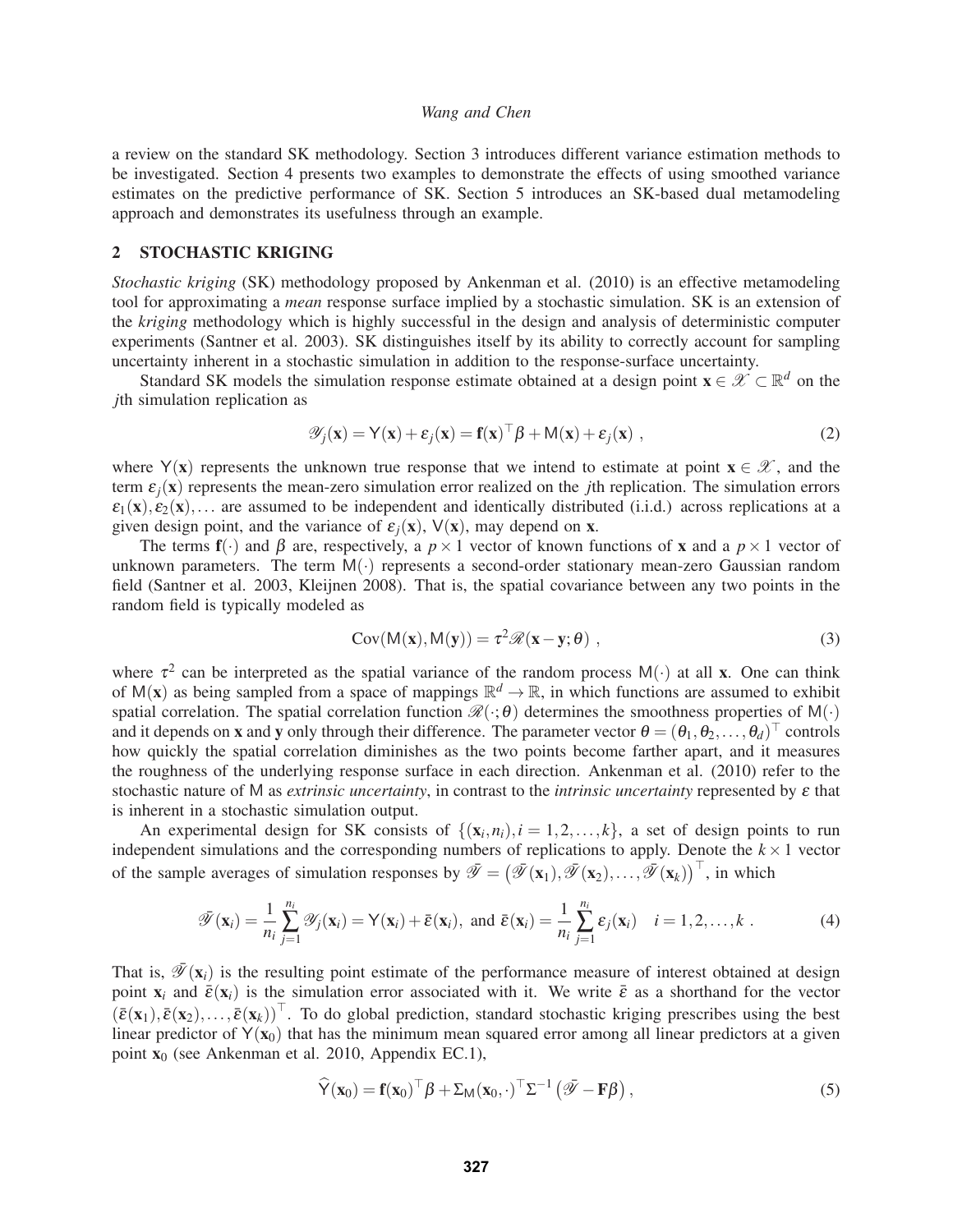whose corresponding mean squared error is given by

$$
MSE\left(\widehat{Y}(\mathbf{x}_0)\right) = \Sigma_M(\mathbf{x}_0, \mathbf{x}_0) - \Sigma_M(\mathbf{x}_0, \cdot)^{\top} \Sigma^{-1} \Sigma_M(\mathbf{x}_0, \cdot), \tag{6}
$$

where  $\Sigma = \Sigma_M + \Sigma_{\varepsilon}$ , and  $\mathbf{F} = (\mathbf{f}(\mathbf{x}_1)^{\top}, \mathbf{f}(\mathbf{x}_2)^{\top}, \dots, \mathbf{f}(\mathbf{x}_k)^{\top})^{\top}$ . The  $k \times k$  matrix  $\Sigma_M$  records spatial covariances across the design points, i.e., its  $(i, h)$ th entry  $\Sigma_M(\mathbf{x}_i, \mathbf{x}_h)$  gives Cov( $M(\mathbf{x}_i), M(\mathbf{x}_h)$ ) as specified in (3). The  $k \times 1$  vector  $\Sigma_M(\mathbf{x}_0, \cdot)$  contains the spatial covariances between the *k* design points and a given prediction point  $\mathbf{x}_0$ . The  $k \times k$  matrix  $\Sigma_{\varepsilon}$  is the variance-covariance matrix of the vector of simulation errors associated with the vector of point estimates  $\mathscr{Y}, \bar{\varepsilon}$ . As Chen et al. (2012) show that the use of common random numbers (CRN) does not necessarily help improve the performance of the SK predictor, in this paper we assume that CRN is not applied in simulation experiments. In this case  $\Sigma_{\varepsilon}$  reduces to a  $k \times k$  diagonal matrix diag $\{V(\mathbf{x}_1)/n_1, V(\mathbf{x}_2)/n_2,\ldots, V(\mathbf{x}_k)/n_k\}$  with  $V(\mathbf{x}_i) := \text{Var}(\varepsilon_j(\mathbf{x}_i)), j = 1, 2, \ldots, n_i$ .

To implement SK for the prediction, the standard practice is to first substitute  $\Sigma_{\varepsilon}$  into  $\Sigma = \Sigma_{\mathsf{M}} + \Sigma_{\varepsilon}$ , with the *i*th diagonal entry of  $\Sigma_{\varepsilon}$  specified by the simulation output sample variances for  $i = 1, 2, ..., k$ . Prediction then follows (5) and (6) upon obtaining parameter estimates for  $\tau^2$ ,  $\theta$  and  $\beta$  through maximizing the log-likelihood function formed under the assumption that  $(Y(\mathbf{x}_0), \bar{\mathcal{F}}^{\top})^{\top}$  follows a multivariate normal distribution (see, e.g., Ankenman et al. 2010, Chen and Kim 2014).

#### 3 HETEROSCEDASTIC VARIANCE ESTIMATION

In this section, we consider several variance estimation methods that provide a smoothed estimator  $V(x)$  for  $\mathbf{x} \in \mathcal{X}$ . First, we present a result similar to Theorem 1 of Ankenman et al. (2010) based on Assumption 1 given below. That is, estimating  $\Sigma_{\epsilon}$  with smoothed variance estimates  $\hat{V}(x_i)$ 's based on the sample variances  $s_i^2$  introduces no prediction bias. The proof is similar to that of Theorem 1 of Ankenman et al. (2010), hence it is omitted.

Assumption 1 (Ankenman et al. (2010)) The random field M is a stationary Gaussian random field, and  $\varepsilon_1(\mathbf{x}_i), \varepsilon_2(\mathbf{x}_i), \dots$  are i.i.d.  $\mathcal{N}(0, V(\mathbf{x}_i))$ , independent of  $\varepsilon_i(\mathbf{x}_h)$  for all *j* and  $h \neq i$  (i.e., no CRN), and independent of M.

**Theorem 1** Let  $\hat{\Sigma}_{\varepsilon} = \text{diag}\{\hat{V}(\mathbf{x}_1), \hat{V}(\mathbf{x}_2), \dots, \hat{V}(\mathbf{x}_k)\}\$ and define

$$
\widehat{\widehat{\mathsf{Y}}}(\mathbf{x}_0) = \mathbf{f}(\mathbf{x}_0)^\top \boldsymbol{\beta} + \Sigma_{\mathsf{M}}(\mathbf{x}_0, \cdot)^\top \left( \Sigma_{\mathsf{M}} + \widehat{\Sigma}_{\varepsilon} \right)^{-1} \left( \bar{\mathscr{P}} - \mathbf{F} \boldsymbol{\beta} \right),\tag{7}
$$

where the  $\hat{V}(x_i)$  is an estimator of  $V(x_i)$  given by a metamodel built on the sample variances  $s_i^2$  obtained at design point  $\mathbf{x}_i$ ,  $i = 1, 2, ..., k$ . If Assumption 1 holds, then  $E[Y(\mathbf{x}_0) - Y(\mathbf{x}_0)] = 0$  for any  $\mathbf{x}_0 \in \mathcal{X}$ .

#### 3.1 Variance Estimation via SK with Sample Variances

We consider building an SK metamodel for variance function estimation. According to Section 2, at design point x*<sup>i</sup>* we need to obtain not only a point estimate of the simulation variance (e.g., the sample variance  $s_i^2 = (n_i - 1)^{-1} \sum_{j=1}^{n_i} (\mathcal{Y}_j(\mathbf{x}_i) - \bar{\mathcal{Y}}(\mathbf{x}_i))^2$  can be used) but also a variance estimate of such a point estimator.

Under Assumption 1,  $(n_i - 1)s_i^2$  follows a chi-squared distribution with degrees of freedom  $n_i - 1$ . In this case, the variance of the sample variance  $s_i^2$  can be estimated by  $\hat{V}_{s^2}(\mathbf{x}_i) = 2s_i^4/(n_i-1)$ . With the sample variance  $s_i^2$  and its corresponding variance estimate  $\hat{V}_{s^2}(\mathbf{x}_i)$  available at design point  $\mathbf{x}_i$  for  $i = 1, 2, ..., k$ , a variance SK metamodel can be built, and a pointwise predictor of the simulation variance  $V(x_0)$  at any  $\mathbf{x}_0 \in \mathcal{X}$ ,  $\hat{V}(\mathbf{x}_0)$ , follows conveniently from (5). Lastly, we note that this approach has also been studied by Kamiński (2015).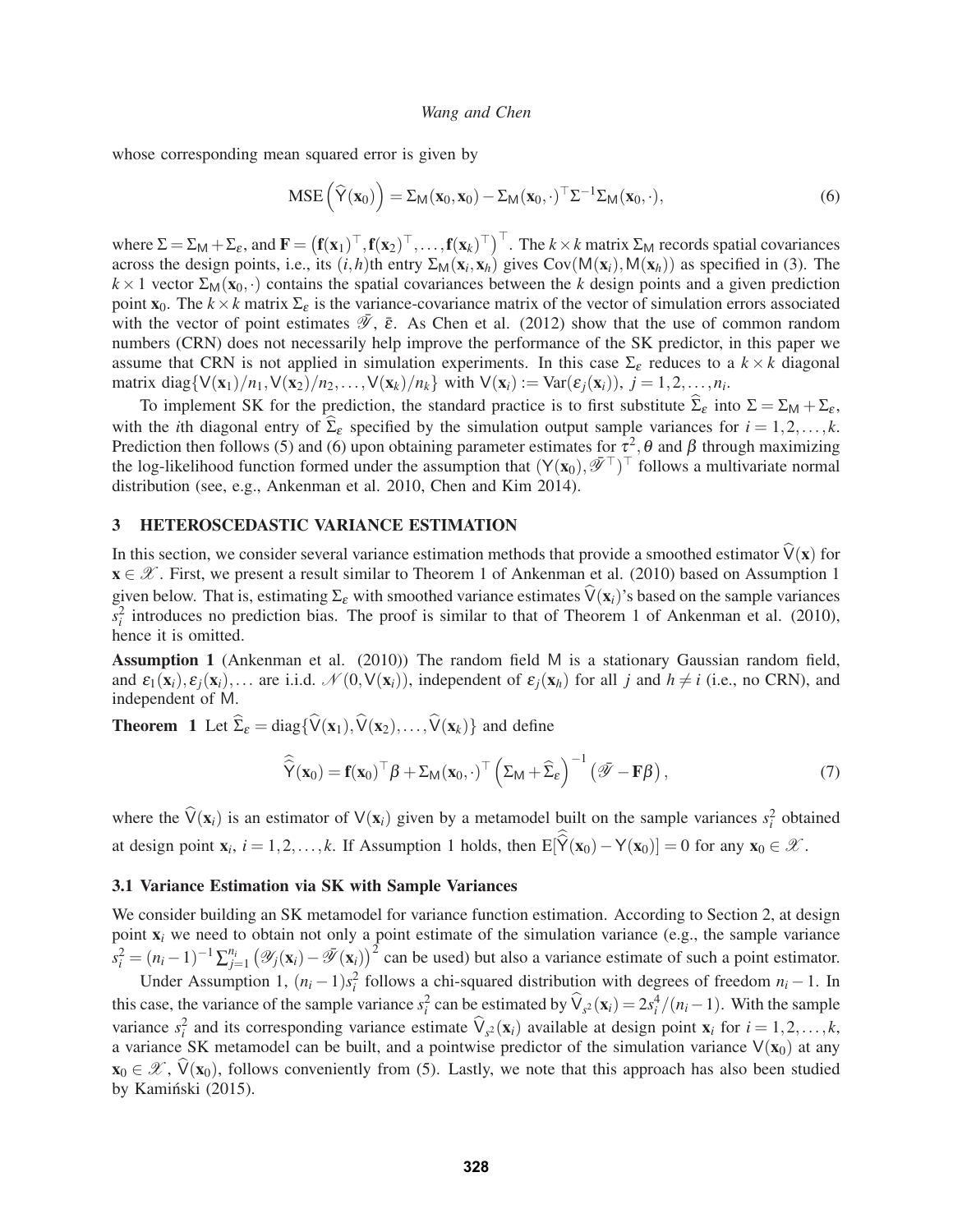#### 3.2 Variance Estimation via SK with Log-Transformed Sample Variances

We consider building an SK metamodel for the log-transformed variance function, as such a transformation ensures the non-negativity of the resulting variance estimates. When the sample size at a design point is not large, however, the log transformation of the sample variance may introduce bias which is not negligible. Standard theory (e.g., Cox and Solomon 2003, Section 6.6.4) can be applied to estimate the bias and variance of such a logarithm transformed variance estimator. Specifically, under Assumption 1, the sampling variance  $s_i^2$  obtained with  $n_i$  i.i.d. simulation outputs can be written as  $s_i^2 := V(\mathbf{x}_i)X_v/v$ , where  $X_v$  is a chi-squared random variable with  $v = n_i - 1$  degrees of freedom. The mean and variance of the log transformed sample variance  $\ln(s_i^2)$  follow as

$$
E[\ln(s_i^2)] = \ln V(\mathbf{x}_i) + \psi(v/2) - \ln(v/2), \quad \text{Var}[\ln(s_i^2)] = \psi_1(v/2).
$$

where  $v = n_i - 1$ , the digamma function  $\psi$  is defined by  $\psi(u) = \frac{d \log \Gamma(u)}{du}$  and  $\psi_1$  is the trigamma function (Abramowitz and Stegun (1964), p. 943). It follows immediately that  $Bias[ln(s_i^2)] = \psi(v/2) - ln(v/2)$ .

In light of the aforementioned discussion, a bias-corrected estimator of the log-transformed variance function value at  $\mathbf{x}_i$  can be given as  $\ln(s_i^2) - \psi\left(\frac{(n_i-1)}{2}\right)$  $\bigg) + \ln\left(\frac{(n_i-1)}{2}\right)$ ), and its corresponding variance estimator follows as  $\hat{\mathsf{V}}_{\ln s^2}(\mathbf{x}_i) = \psi_1\left(\frac{(n_i-1)}{2}\right)$ .

With the point estimate of log-transformed variance and the corresponding variance estimate  $\hat{V}_{\ln s^2}(\mathbf{x}_i)$ obtained at design point  $x_i$  for  $i = 1, 2, \ldots, k$ , an SK metamodel for the log-variance function can be built. A pointwise predictor of the log-variance  $\ln(V(x_0))$ ,  $\ln V(x_0)$ , then follows from (5). A pointwise predictor of the simulation variance at  $\mathbf{x}_0$  can be obtained subsequently as  $\hat{V}(\mathbf{x}_0) = \exp{\{\hat{\mathbf{ln}V}(\mathbf{x}_0)\}}$ .

# 3.3 Variance Estimation via SK with Bootstrap Sample Variances

We consider employing the bootstrap sampling method to provide smoothed variance estimates based on the sample variances  $s_i^2$ ,  $i = 1, 2, ..., k$  (see, e.g., Cheng 2006 and references therein). Specifically, at design point  $\mathbf{x}_i$ , denote the set of simulation outputs generated by  $\mathbf{S}(\mathbf{x}_i) := \{ \mathcal{Y}_j(\mathbf{x}_i) \}_{j=1}^{n_i}$ . We draw *B* bootstrap samples each of size  $n_i$  from  $S(x_i)$ , resulting in *B* bootstrap samples  $\{S_b^*(x_i)\}_{b=1}^B$ , where  $S_b^*(x_i) = \{\mathscr{Y}_{j,b}^*(x_i)\}_{j=1}^{n_i}$ , for  $b = 1, 2, \ldots, B$ . Then the *b*th sample variance,  $s_{i,b}^2$ , can be calculated using  $S_b^*(x_i)$ ,  $b = 1, 2, \ldots, B$ . As a result, a variance estimate of the sample variance can be given as

$$
\widehat{\mathsf{V}}_{s^2}(\mathbf{x}_i) = \frac{1}{B-1} \sum_{b=1}^{B} \left( s_{i,b}^2 - \overline{s_{i,}^2} \right)^2, \quad \text{with } \overline{s_{i,}^2} = \frac{1}{B} \sum_{b=1}^{B} s_{i,b}^2. \tag{8}
$$

With the sample variance  $s_i^2$  and its corresponding variance estimate  $\hat{V}_{s^2}(\mathbf{x}_i)$  for  $i = 1, 2, ..., k$ , a variance SK metamodel can be built, and a pointwise predictor of the simulation variance can be given as described in Subsection 3.1.

#### 3.4 Variance Estimation via SK with Bootstrap Log-Transformed Sample Variances

We consider building an SK metamodel for the log-transformed variance function and estimate the variance function based on the metamodel constructed. Following the steps described in Subsection 3.3, we obtain *B* bootstrap samples  $\{S_b^*(x_i)\}_{b=1}^B$ . Then the *b*th log-transformed sample variance can be calculated as  $\ln(s_{i,b}^2)$ , where  $s_{i,b}^2$  is the sample variance obtained using the *b*th bootstrap sample,  $b = 1, 2, ..., B$ . A variance estimate of the log-transformed sample variance,  $\hat{V}_{\ln s^2}(\mathbf{x}_i)$ , can be obtained by replacing  $s^2_{i,b}$  with  $\ln(s^2_{i,b})$ in (8).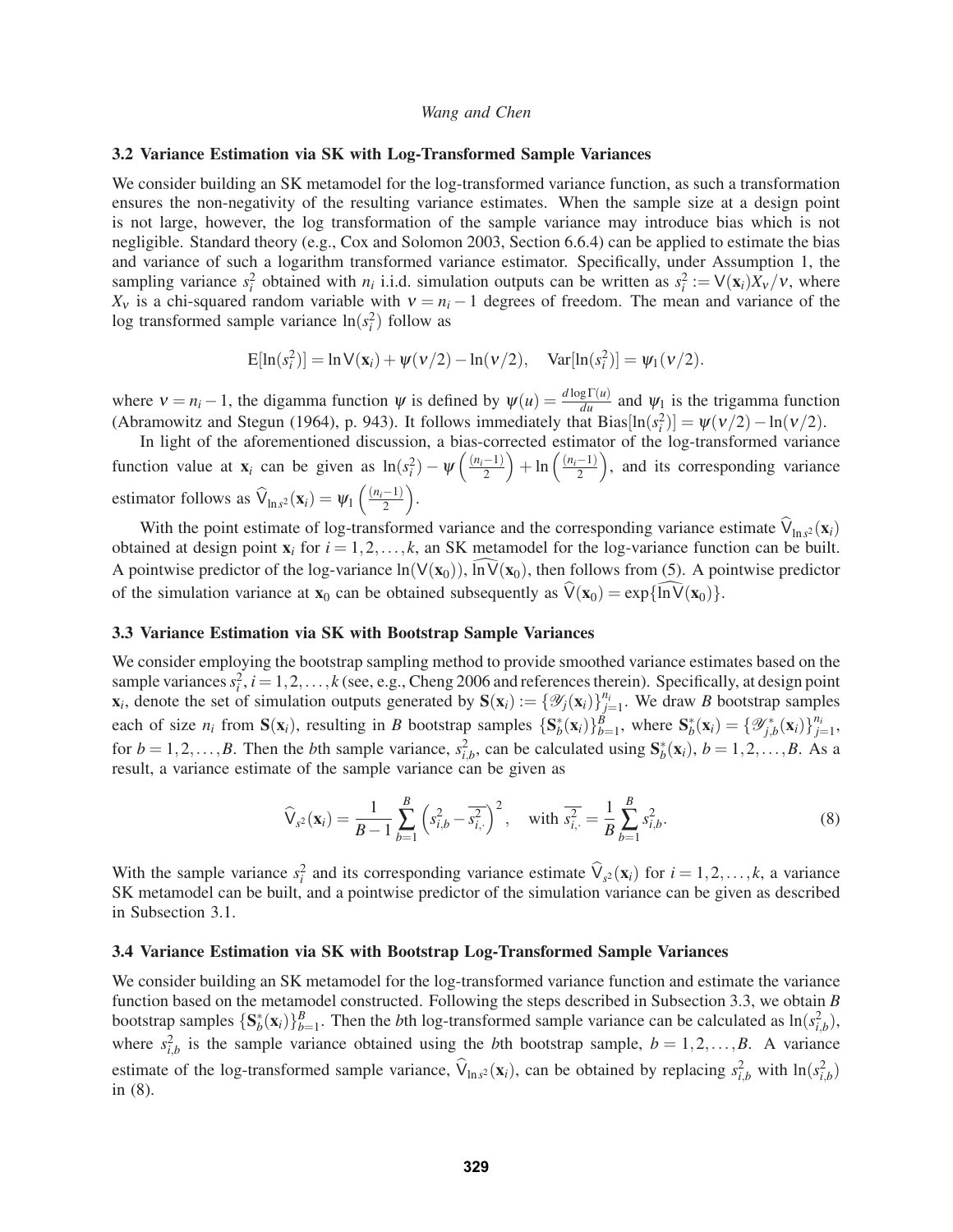Following the discussion given in Subsection 3.2, a bias-corrected point estimate of  $\ln V(\mathbf{x}_i)$  follows as  $\ln(s_i^2) - \psi\left(\frac{(n_i-1)}{2}\right)$  $\bigg) + \ln\left(\frac{(n_i-1)}{2}\right)$ ); and its corresponding variance estimate can be given as  $\hat{V}_{\text{ln}s^2}(\mathbf{x}_i)$  at design point  $\mathbf{x}_i$  for  $i = 1, 2, \ldots, k$ . As a result, an SK metamodel for the log-variance function can be built, and a pointwise predictor  $V(x_0)$  of the simulation variance at  $x_0$  can be obtained in a similar fashion as described in Subsection 3.2.

#### 3.5 Variance Estimation via Kernel Regression with Sample Variances

We consider fitting the variance function using the Nadaraya-Watson (NW) kernel regression estimator which is independently proposed by Nadaraya (1964) and Watson (1964). The estimator for the variance function value at  $\mathbf{x}_0 \in \mathcal{X} \subseteq \mathbb{R}^d$  is given by

$$
\widehat{\mathsf{V}}(\mathbf{x}_0) = \sum_{i=1}^{k} w_i s_i^2, \text{ with } w_i = \frac{K_{\mathbf{H}}(\mathbf{x}_0 - \mathbf{x}_i)}{\sum_{j=1}^{k} K_{\mathbf{H}}(\mathbf{x}_0 - \mathbf{x}_j)},
$$
\n(9)

where the NW kernel regression estimator is just a weighted sum of the sample variances  $s_i^2$ ,  $i = 1, 2, \ldots, k$ . In (9), **H** represents a  $d \times d$  bandwidth matrix that is symmetric and positive definite,  $K(\mathbf{u}) = K(u_1, u_2, \dots, u_d)$ represents a *d*-variate kernel function such that  $\int K(\mathbf{u}) d\mathbf{u} = 1$ , and for  $\mathbf{x} \in \mathbb{R}^d$ ,  $K_H(\mathbf{x}) := |\mathbf{H}|^{-1/2} K(\mathbf{H}^{-1/2}\mathbf{x})$ . Popular kernel functions include the Gaussian kernel, the cubic kernel, and the Epanechnikov kernel, among others (Härdle 1990). The inclusion of off-diagonal elements in  **allows the data to be arbitrarily rotated;** however, the estimation of a full bandwidth matrix is difficult when *d* is not small. Wand and Jones (1993) argue that typically it suffices to smooth different directions independently by using a diagonal bandwidth matrix  $\mathbf{H} = \text{diag}(h_1, h_2, \ldots, h_d)$  with  $h_i \neq h_j$  for  $i \neq j$ .

The choice of kernel function is not critical to the performance of the kernel regression estimator whereas the choice of the bandwidths  $h_i$ 's is (Härdle 1990, Wand and Jones 1993). There exists a rich literature on bandwidth selection, and numerous methods have been developed (Härdle and Müller 2000), which can be classified into two types: (1) plug-in approaches which minimize some criterion (such as the mean integrated squared error) theoretically and estimate the minimizers directly; and (2) resampling methods such as cross-validation (CV) and bootstrap techniques that estimate the integrated squared error function and locate the minimizers correspondingly. In this paper we adopt the Gaussian kernel function  $K(\mathbf{x})=(2\pi)^{-d/2} \exp\{-\frac{1}{2}\mathbf{x}^\top \mathbf{x}\}\$ and a diagonal bandwidth matrix **H** with the rule-of-thumb bandwidths given by Härdle and Müller (2000). Besides the NW estimator, we note that a local polynomial estimator can also be constructed for variance function estimation (Fan and Gijbels 1992, Fan and Gijbels 1995), which may enjoy a better behavior near the edges of the design region. We will only consider the NW estimator in this paper.

## 4 NUMERICAL EXAMPLES

In this section, we present two numerical experiments to show the predictive performance of SK with smoothed variance estimates obtained by methods described in Section 3. The examples considered are an M/M/1 queue example and a three-dimensional synthetic example.

We give a brief description of the common experiment setup used in both examples. A simulation experiment is performed with a total simulation budget of *C* replications to expend at *k* distinct design points, with  $n_i$  simulation replications assigned at design point  $\mathbf{x}_i$ , for  $i = 1, 2, \ldots, k$ . Two budget allocation schemes, i.e., the equal and unequal allocations, are considered. Specifically, the unequal budget allocation scheme sets  $n_i = \left[\frac{\sqrt{V(x_i)}}{\sqrt{V(x_i)}}\right]$  $\left[\frac{\sqrt{V(x_i)}}{\sum_{i=1}^k \sqrt{V(x_i)}}C\right]$ , whereas  $n_i = \lfloor C/k \rfloor$  is specified under the equal allocation scheme. We note that the unequal allocation scheme assigns the simulation budget in accordance with the scale function  $\sigma(\mathbf{x}) := \sqrt{V(\mathbf{x})}$  for  $\mathbf{x} \in \mathcal{X}$ ; it is proposed based on the optimal design density  $h^*(\cdot)$  established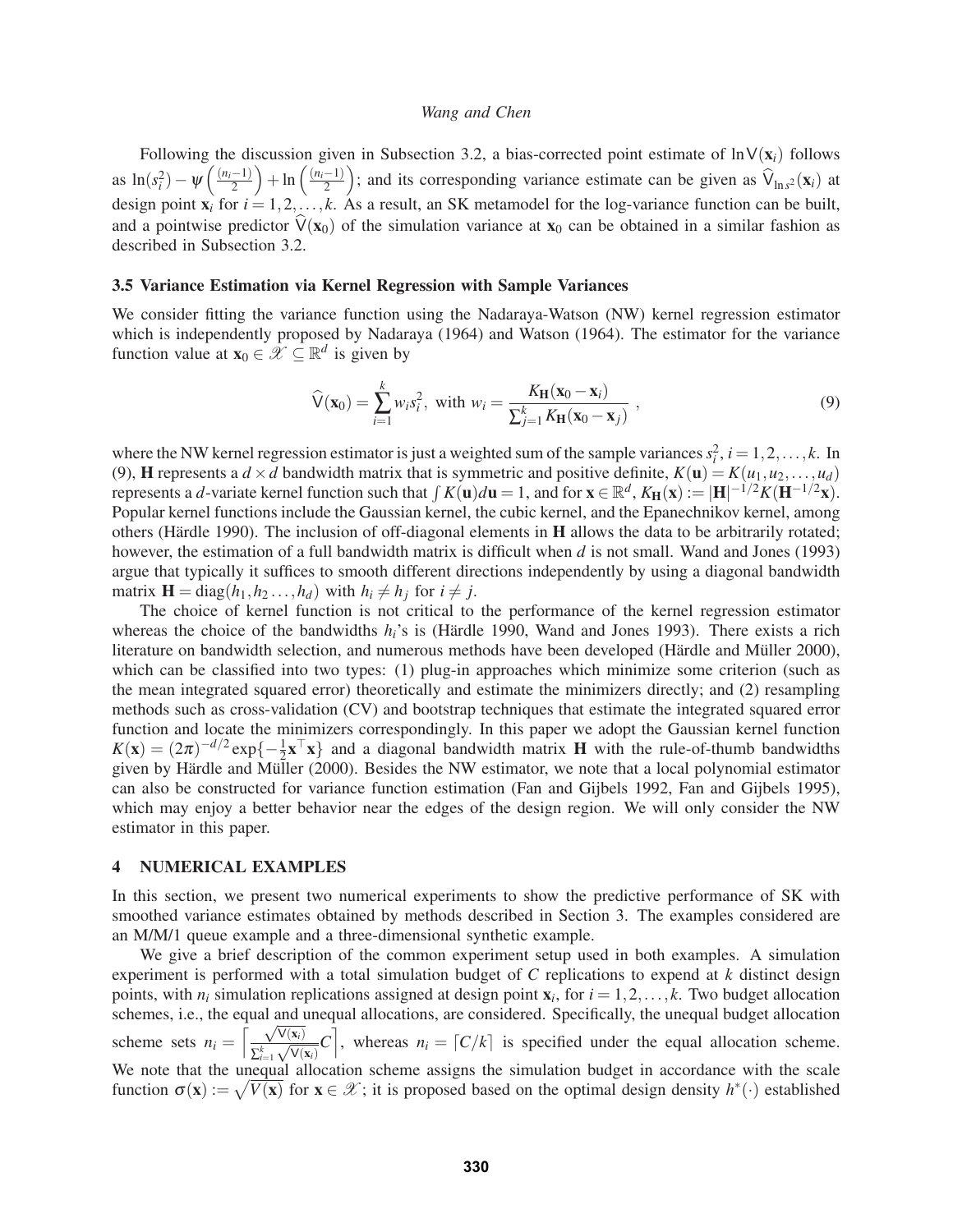for controlled nonparametric regression experiments. Specifically,  $h^*(x) = \sigma(x)/\int_{\mathcal{X}} \sigma(x)dx$  achieves the asymptotic sharp minimax lower bound for the mean integrated squared error (MISE) when  $x \in \mathcal{X} = [0,1]$ ; see Efromovich (2007) and references therein for more details.

For both examples, we repeat the simulation experiment for 100 independent macro-replications and calculate the empirical root mean squared error (ERMSE) achieved by SK with different variance estimation methods applied on each macro-replication. Specifically, a check-point set  $X^K$  consists of K points in  $\mathscr X$ is generated by a space-filling design, and the predictive accuracy measure ERMSE is defined by

$$
ERMSE_{\ell} = \sqrt{\frac{1}{K} \sum_{i=1}^{K} \left( \widehat{Y}_{\ell}(\mathbf{x}_i) - m(\mathbf{x}_i) \right)^2}, \quad \ell = 1, 2, \dots, 100,
$$
\n(10)

where  $Y_{\ell}(\cdot)$  represents the prediction delivered by SK with a given variance estimation method on the  $\ell$ th macro-replication; and  $m(\cdot)$  denotes the underlying mean function of interest.

The variance estimation methods considered are labeled as  $s^2$ ,  $\ln s^2$ ,  $s^2$ -bs,  $\ln s^2$ -bs, and kr, respectively, in the order of which they are introduced in Section 3. We note that the parameters and their respective values considered in the numerical examples are summarized in Table 1.

| Parameter             | Interpretation                                | Value                                                                                        |
|-----------------------|-----------------------------------------------|----------------------------------------------------------------------------------------------|
| K                     | number of prediction points                   | 1000                                                                                         |
| $\mathcal{C}_{0}^{0}$ | total computation budget                      | 2000                                                                                         |
| $\boldsymbol{k}$      | number of design points                       | $\{10d, 50, 80, 100, 125, 200\}$ for $d = 1, 3$                                              |
| $n_i$                 | sample size at design point $x_i$             | $[C/k]$ for an equal allocation,                                                             |
|                       |                                               | $\left[\frac{\sqrt{V(x_i)}}{\sum_{i=1}^{k} \sqrt{V(x_i)}}C\right]$ for an unequal allocation |
| B                     | bootstrap sample size for variance estimation | 100                                                                                          |

Table 1: Parameters for numerical experiments.

## 4.1 An M/M/1 Queue Example

Consider simulating an M/M/1 queue with arrival rate 1 and service rate *x* with  $x \in \mathcal{X} = [1.1, 2]$ . It is well known from queueing theory that the mean steady-state waiting time in the queue is  $m(x) = 1/(x(x-1))$ ; this is the function we intend to estimate. The general experiment setup is as given at the beginning of Section 4, and the example specific setup is given as follows. For each simulation experiment, a set of *k* equispaced design points are chosen from  $\mathscr X$ , among which  $x_1 = 1.1$  and  $x_k = 2$ . Each simulation replication (run) is initialized in steady-state, and the run length *T* is determined by the number of simulated customers, with  $T \in \{500, 1000, 3000\}$ . The simulation output on the *j*th replication,  $\mathcal{Y}_i(\mathbf{x})$ , is the average waiting time of the *T* customers. For large *T*, the variance function  $V(x) = Var[\mathcal{Y}_j(x)] \approx 4/(x(1-1/x)^4T)$ (Whitt 1989). A grid of  $K = 1000$  equispaced check-points are chosen from  $\mathscr X$  to calculate the ERMSEs.

*Summary.* The ERMSEs obtained for simulation experiments with  $T = 1000$  and  $k \in \{10, 50, 100\}$  are shown in Figures 1 and 2, but those for the cases with  $T \in \{500, 3000\}$  and  $k \in \{80, 125, 200\}$  are left out, based on which similar conclusions can be reached. First, a comparison of boxplots shown in Figures 1 and 2 indicates that all the methods perform better under the unequal allocation scheme for the M/M/1 example. Second, using smoothed variance estimates does help improve the predictive accuracy of SK as compared to standard SK (using the sample variances directly); this is particularly true when the number of design points *k* is not small (e.g.,  $k > 20$ ). We note without showing the details that this benefit is more evident as the impact of the simulation variance becomes more pronounced, an observation made when examining the results obtained with  $T = 500, 1000$ , and 3000. Third, it seems that each method achieves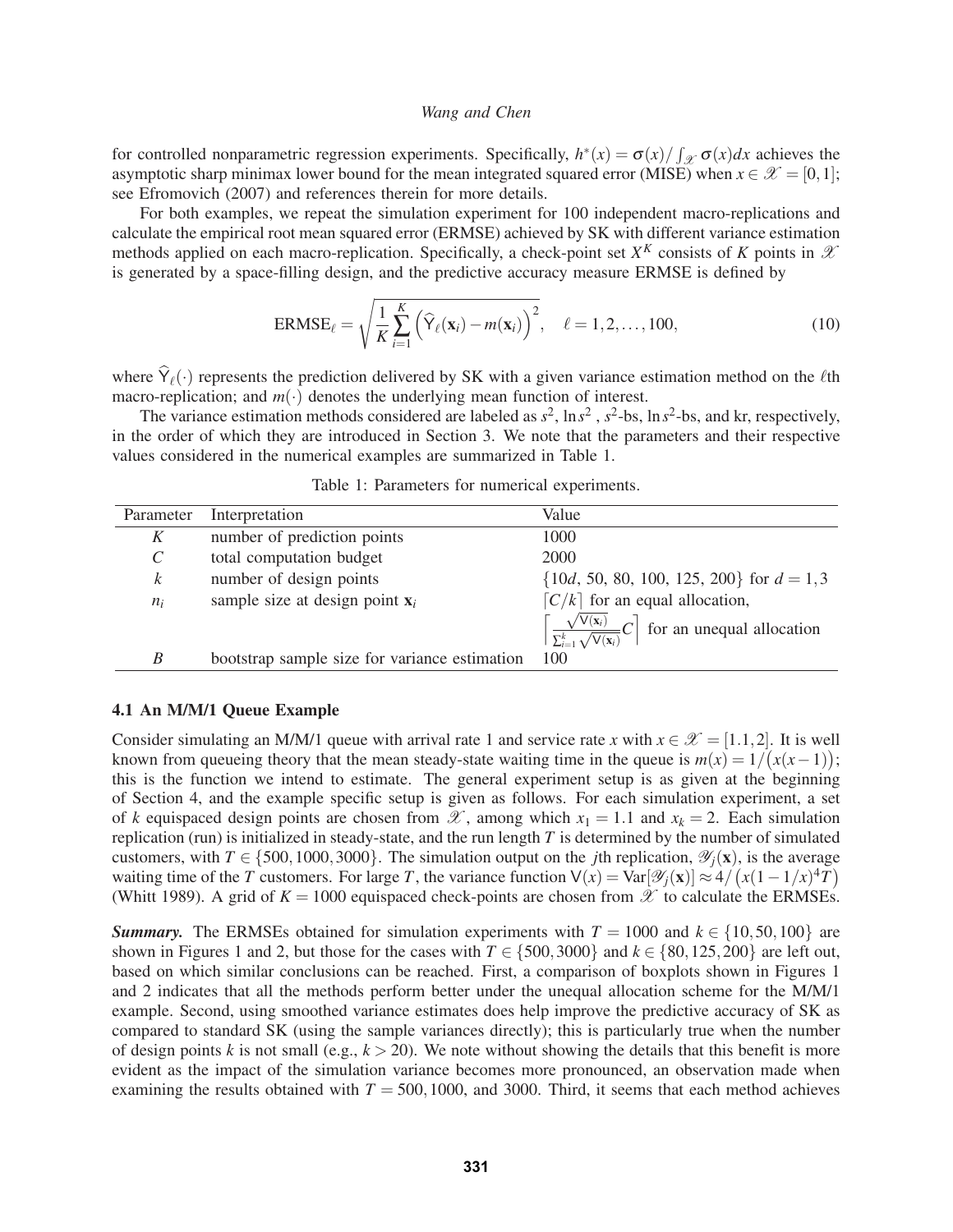

Figure 1: M/M/1: ERMSEs obtained with an equal allocation and the run length of 1000.



Figure 2: M/M/1: ERMSEs obtained with an unequal allocation and the run length of 1000.

its best performance under the unequal allocation scheme with a moderately large number of design points (e.g.,  $k = 50$  or 80).

Some observations can be made regarding the performance of SK with each variance estimation method applied as well. (i) Variance estimation using the sample variances with their respective bootstrap variance estimates seems to help SK achieve the best predictive performance when compared to the other variance estimation methods. (ii) Variance estimation using the sample variances with their respective theoretical variance approximates provides a comparable predictive performance relative to that of its bootstrap variance estimation counterpart. (iii) Variance estimates generated by smoothing the log-transformed sample variances (resp. the bootstrap log-transformed sample variances) do not seem to provide a noticeable improvement on the predictive accuracy of SK as compared to the variance estimates obtained by smoothing the sample variances (resp. bootstrap sample variances) without applying the logarithm transformation. (iv) The performance of SK with variance estimates obtained by kernel regression is not competitive when the number of design points *k* is small (say,  $k \le 20$ ). However, the performance of SK with this variance method applied is relatively robust to the experimental design used, as long as the number of design points *k* is moderately large (say,  $k > 40$ ).

#### 4.2 The Three-Dimensional Hartmann Example

Consider the following 3-dimensional Hartmann function:

$$
m(\mathbf{x}) = -\sum_{i=1}^{4} c_i \exp\left(-\sum_{j=1}^{3} a_{ij}(x_j - p_{ij})^2\right),\tag{11}
$$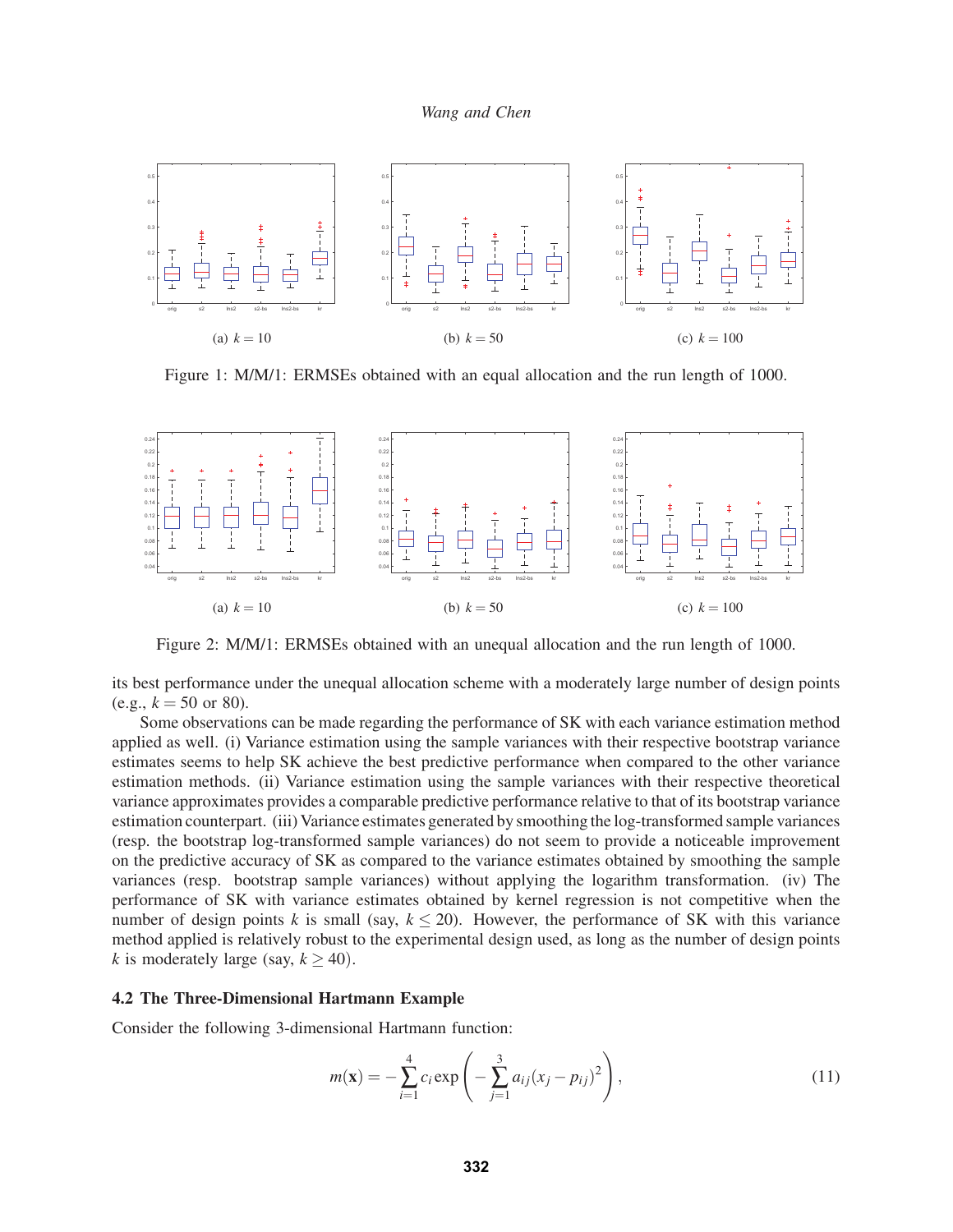where  $x_i \in [0,1], i = 1,2,3$ ; the parameter vector is  $c = (1,1.2,3,3.2)$ , and  $a_{ij}, p_{ij}$  are respectively defined in the  $4 \times 3$  matrices  $A = \{a_{i,j}\}\$  and  $P = \{p_{i,j}\}\$  specified in Table 2.

| А             |    |    |         |        |        |  |
|---------------|----|----|---------|--------|--------|--|
| 3             | 10 | 30 | 0.3689  | 0.117  | 0.2673 |  |
| 0.1           | 10 | 35 | 0.4699  | 0.4387 | 0.747  |  |
| $\mathcal{E}$ | 10 | 30 | 0.1091  | 0.8732 | 0.5547 |  |
| 0.1           | 10 | 35 | 0.03815 | 0.5743 | 0.8828 |  |

Table 2: Parameters for the 3D-Hartmann example.

The simulation output on each replication at a point x is generated as  $\mathcal{Y}_i(\mathbf{x}) = m(\mathbf{x}) + \varepsilon_i(\mathbf{x})$ , where the  $\varepsilon_i(x)$ 's are i.i.d.  $\mathcal{N}(0, V(x))$  random variables. The simulation variance is set as  $V(x) = \delta |m(x)|$ , where the parameter  $\delta$  controls the magnitude of the simulation variance. The general experiment setup is as described at the beginning of Section 4, and the example specific setup is given as follows. For each simulation experiment, a Latin hypercube sample of *k* design points in  $\mathscr{X} = [0,1]^3$  are generated. The impact of the simulation variance is adjusted by varying  $\delta$  in  $\{0.1,1,10\}$ . A Latin hypercube sample of  $K = 1000$  check-points in  $\mathscr X$  is generated to calculate the predictive accuracy measure ERMSE.

Table 3: A summary of the ERMSEs obtained with an equal allocation for the 3-D example with  $V(x)$  =  $|m(\mathbf{x})|$ .

| $\mathcal{k}$ | orig    | $s^2$   | $\ln s^2$ | $s^2$ -bs | $\ln s^2$ -bs | kr      |
|---------------|---------|---------|-----------|-----------|---------------|---------|
|               | 0.197   | 0.155   | 0.221     | 0.164     | 0.229         | 0.195   |
| 200           | (0.003) | (0.002) | (0.004)   | (0.002)   | (0.004)       | (0.003) |
|               | 0.209   | 0.194   | 0.225     | 0.203     | 0.220         | 0.215   |
| 125           | (0.004) | (0.004) | (0.004)   | (0.004)   | (0.004)       | (0.004) |
|               | 0.213   | 0.172   | 0.221     | 0.176     | 0.218         | 0.193   |
| 100           | (0.004) | (0.003) | (0.004)   | (0.003)   | (0.004)       | (0.003) |
|               | 0.214   | 0.198   | 0.227     | 0.200     | 0.233         | 0.214   |
| 80            | (0.004) | (0.004) | (0.004)   | (0.004)   | (0.005)       | (0.004) |
|               | 0.242   | 0.227   | 0.242     | 0.227     | 0.244         | 0.240   |
| 50            | (0.003) | (0.003) | (0.003)   | (0.003)   | (0.003)       | (0.003) |
|               | 0.325   | 0.319   | 0.326     | 0.299     | 0.308         | 0.322   |
| 30            | (0.006) | (0.007) | (0.006)   | (0.006)   | (0.006)       | (0.006) |

Table 4: A summary of the ERMSEs obtained with an unequal allocation for the 3-D example with  $V(\mathbf{x}) = |m(\mathbf{x})|$ .

| k   | $or_1g$ | $s^2$   | $\ln s^2$ | $s^2$ -bs | $\ln s^2$ -bs | kr      |
|-----|---------|---------|-----------|-----------|---------------|---------|
|     | 0.152   | 0.170   | 0.147     | 0.153     | 0.144         | 0.136   |
| 200 | (0.002) | (0.003) | (0.002)   | (0.003)   | (0.002)       | (0.001) |
|     | 0.160   | 0.165   | 0.170     | 0.158     | 0.161         | 0.163   |
| 125 | (0.002) | (0.002) | (0.002)   | (0.002)   | (0.002)       | (0.002) |
|     | 0.150   | 0.145   | 0.152     | 0.143     | 0.152         | 0.139   |
| 100 | (0.002) | (0.002) | (0.002)   | (0.002)   | (0.002)       | (0.002) |
|     | 0.161   | 0.162   | 0.159     | 0.162     | 0.160         | 0.159   |
| 80  | (0.002) | (0.002) | (0.002)   | (0.002)   | (0.002)       | (0.002) |
|     | 0.206   | 0.202   | 0.205     | 0.201     | 0.203         | 0.201   |
| 50  | (0.003) | (0.003) | (0.002)   | (0.002)   | (0.002)       | (0.003) |
|     | 0.290   | 0.284   | 0.289     | 0.289     | 0.294         | 0.287   |
| 30  | (0.004) | (0.004) | (0.004)   | (0.006)   | (0.006)       | (0.004) |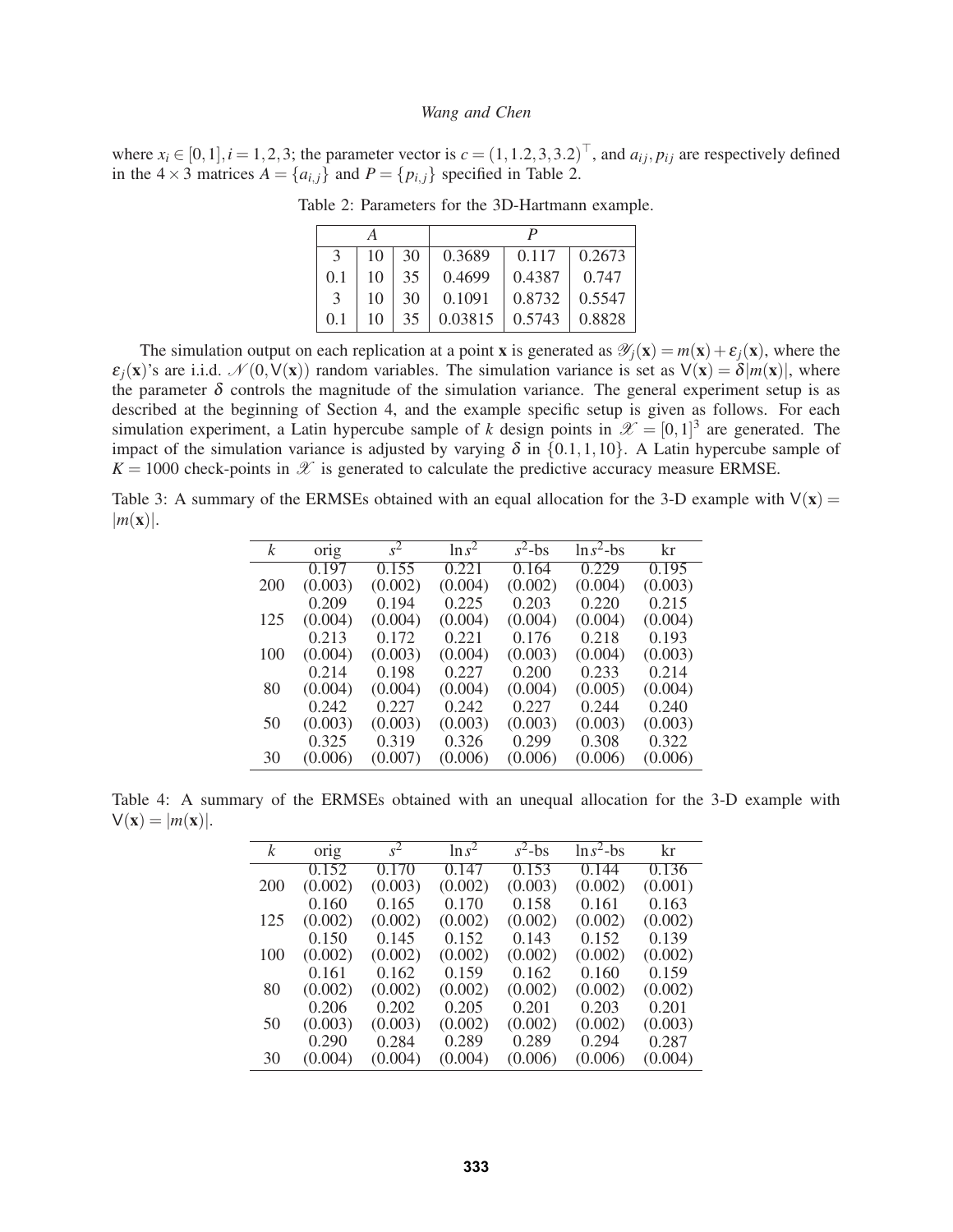Table 5: A summary of the ERMSEs obtained with an equal allocation for the 3-D example with  $V(x)$  =  $10|m(\mathbf{x})|$ .

| k   | $or_1g$ | $s^2$   | $\ln s^2$ | $s^2$ -bs | $\ln s^2$ -bs | kr      |
|-----|---------|---------|-----------|-----------|---------------|---------|
|     | 0.446   | 0.350   | 0.467     | 0.366     | 0.478         | 0.331   |
| 200 | (0.009) | (0.005) | (0.009)   | (0.005)   | (0.010)       | (0.005) |
|     | 0.442   | 0.364   | 0.459     | 0.370     | 0.464         | 0.346   |
| 125 | (0.009) | (0.005) | (0.009)   | (0.005)   | (0.009)       | (0.006) |
|     | 0.491   | 0.388   | 0.503     | 0.395     | 0.500         | 0.333   |
| 100 | (0.009) | (0.007) | (0.009)   | (0.007)   | (0.009)       | (0.006) |
|     | 0.441   | 0.379   | 0.438     | 0.367     | 0.425         | 0.355   |
| 80  | (0.008) | (0.006) | (0.008)   | (0.004)   | (0.007)       | (0.006) |
|     | 0.473   | 0.390   | 0.470     | 0.396     | 0.473         | 0.352   |
| 50  | (0.009) | (0.006) | (0.009)   | (0.006)   | (0.008)       | (0.006) |
|     | 0.409   | 0.386   | 0.407     | 0.374     | 0.400         | 0.405   |
| 30  | (0.008) | (0.007) | (0.008)   | (0.005)   | (0.006)       | (0.008) |

Table 6: A summary of the ERMSEs obtained with an unequal allocation for the 3-D example with  $V(x) = 10|m(x)|$ .

| k   | orig    | $s^2$   | $\ln s^2$ | $s^2$ -bs | $\ln s^2$ -bs | kr      |
|-----|---------|---------|-----------|-----------|---------------|---------|
|     | 0.376   | 0.430   | 0.356     | 0.380     | 0.324         | 0.291   |
| 200 | (0.006) | (0.007) | (0.004)   | (0.007)   | (0.005)       | (0.005) |
|     | 0.302   | 0.318   | 0.325     | 0.313     | 0.321         | 0.317   |
| 125 | (0.005) | (0.006) | (0.004)   | (0.005)   | (0.004)       | (0.005) |
|     | 0.324   | 0.320   | 0.341     | 0.314     | 0.339         | 0.299   |
| 100 | (0.005) | (0.006) | (0.005)   | (0.006)   | (0.005)       | (0.006) |
|     | 0.327   | 0.310   | 0.335     | 0.325     | 0.336         | 0.309   |
| 80  | (0.004) | (0.004) | (0.004)   | (0.005)   | (0.004)       | (0.005) |
|     | 0.332   | 0.318   | 0.327     | 0.316     | 0.324         | 0.333   |
| 50  | (0.005) | (0.004) | (0.005)   | (0.004)   | (0.004)       | (0.006) |
|     | 0.359   | 0.358   | 0.358     | 0.355     | 0.356         | 0.395   |
| 30  | (0.005) | (0.005) | (0.005)   | (0.005)   | (0.005)       | (0.008) |

*Summary.* A summary of the average ERMSEs obtained for the 100 macro-replications with  $\delta = 1$  and 10 are given in Tables 3 to 6; the values in parentheses are the corresponding standard errors. The results for the cases with  $\delta = 0.1$  are omitted to economize on space. First, a comparison of Tables 3 and 5 with Tables 4 and 6 indicates that all the methods perform better under the unequal allocation scheme. Second, using smoothed variance estimates helps improve the predictive accuracy of SK as compared to standard SK, especially when the number of design points *k* is not small (e.g.,  $k > 30$ ). It becomes more beneficial as the simulation variances increase, as observed in the M/M/1 example. Third, regardless of the level of the simulation variances, it seems that each method achieves its best performance under the unequal allocation scheme with a moderately large number of design points (e.g.,  $k \ge 100$ ).

Some observations follow regarding the performance of SK with each variance estimation method applied. (i) The two variance estimation methods that use the sample variances without applying the logarithm transformation and the kernel regression estimation method lead to the most accurate prediction results, when applied with SK. (ii) Smoothing the log-transformed sample variances (resp. the bootstrap log-transformed sample variances) does not seem to provide a noticeable improvement in the predictive accuracy of SK as compared to smoothing the sample variances (resp. bootstrap sample variances) without applying the logarithm transformation; this is particularly true under the equal allocation scheme. (iii) SK with variance estimates due to kernel regression works best with a moderately large number of design points (say,  $k > 50$ ).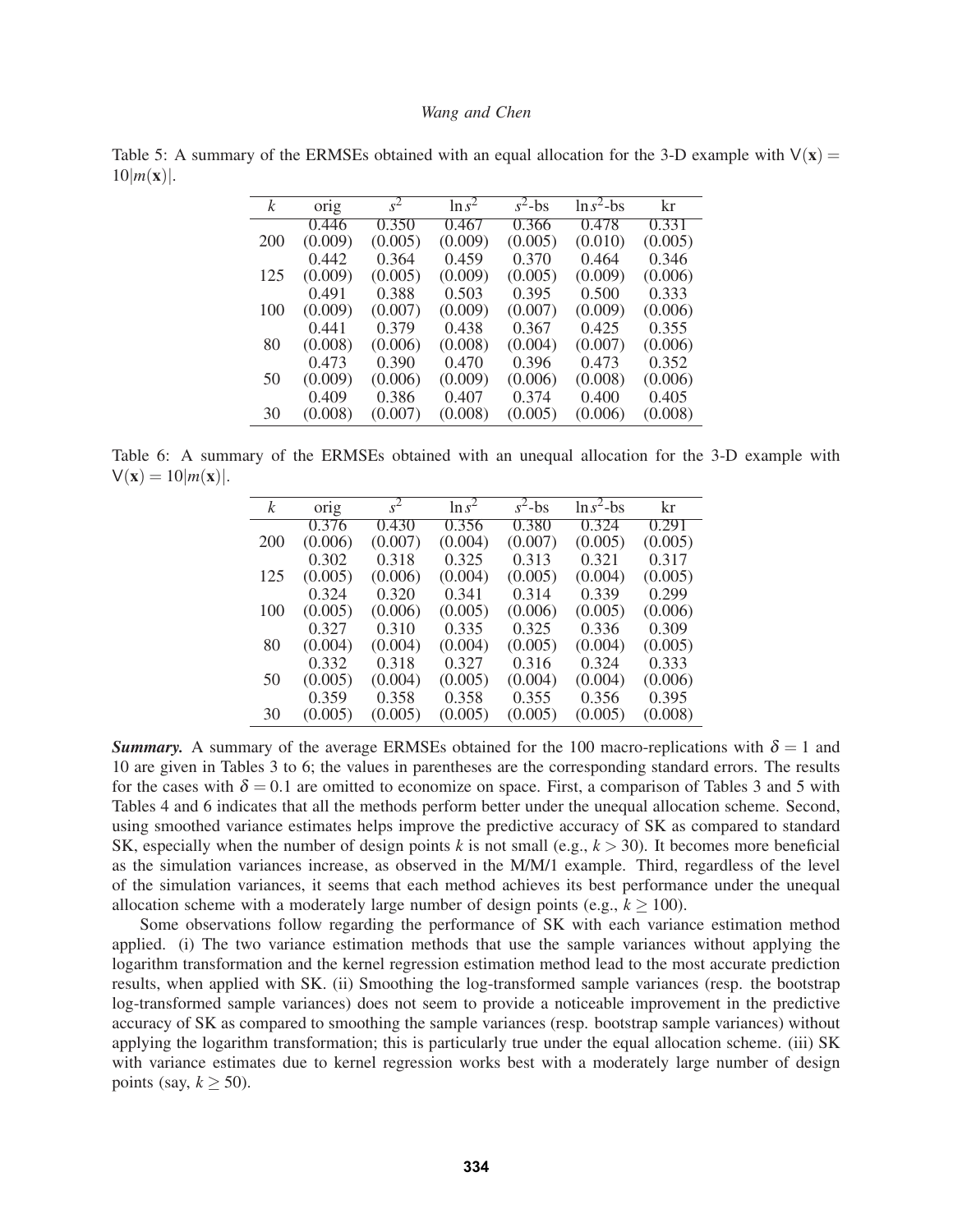#### 5 STOCHASTIC KRIGING-BASED DUAL METAMODELING

In this section, we propose an SK-based dual metamodeling approach for estimating the mean and variance functions simultaneously, inspired by the literature on residual-based nonparametric variance estimation (Fan and Yao 1998, Carroll and Ruppert 1988) and Gaussian process based prediction (Boukouvalas and Cornford 2009, Kersting et al. 2007, Opsomer et al. 1999). One distinctive feature of this approach is that it intends to make an efficient budget allocation of *C* simulation replications based on the initial estimation of the variance function by smoothing the squared residuals resulting from an earlier fit of the mean function. The approach is briefly summarized by Algorithm 1.

Algorithm 1 SK-based dual metamodeling

- Step 1 Given an initial space-filling design consisting of *k* design points, perform a single simulation replication at each one of them to obtain the simulation output  $\mathcal{Y}_0(\mathbf{x}_i)$ ,  $i = 1, 2, ..., k$ . Build a kriging model with nugget effect using the dataset  $\{(\mathbf{x}_i, \mathcal{Y}_0(\mathbf{x}_i))\}_{i=1}^k$ , and make an initial prediction at the *k* design points,  $\dot{Y}_0(\mathbf{x}_i)$ ,  $i = 1, 2, \dots, k$ .
- Step 2 Calculate the residual  $r_0(\mathbf{x}_i)$  resulting from this initial prediction at  $\mathbf{x}_i$  using  $r_0(\mathbf{x}_i) = \mathcal{Y}_0(\mathbf{x}_i) \hat{Y}_0(\mathbf{x}_i)$ , for  $i = 1, 2, \ldots, k$ . Construct a metamodel for variance function estimation by smoothing the squared residuals  $r_0^2(x_i)$ 's using kernel regression and obtain the variance estimate  $\hat{V}_1(x_i)$  at design point  $x_i$  for  $i = 1, 2, \ldots, k.$
- Step 3 Allocate the remaining budget of *C*−*k* simulation replications to the *k* design points. Specifically, run *n<sub>i</sub>* replications at  $\mathbf{x}_i$ , where  $n_i = \left[\frac{\sqrt{\hat{V}_1(\mathbf{x}_i)}}{\sqrt{\hat{V}_2(\mathbf{x}_i)}}\right]$  $\frac{\sqrt{\widehat{V}_1(\mathbf{x}_i)}}{\sum_{i=1}^k \sqrt{\widehat{V}_1(\mathbf{x}_i)}}$  (*C* − *k*) and obtain the outputs  $\{\mathscr{Y}_j(\mathbf{x}_i)\}_{j=1}^{n_i}$ . At  $\mathbf{x}_i$ , based on the simulation outputs obtained  $\mathscr{S}(\mathbf{x}_i) = {\mathscr{Y}_j(\mathbf{x}_i)}_{j=0}^{\bar{n}_i}$ , calculate the sample variance and sample mean  $s_i^2$  and  $\overline{\mathscr{Y}}(\mathbf{x}_i)$ , for  $i = 1, 2, ..., k$ .
- Step 4 Build a new metamodel for variance function estimation based on  $\{(\mathbf{x}_i, s_i^2)\}_{i=1}^k$  using a variance estimation method (e.g., those given in Section 3). Obtain the updated variance estimates  $\hat{V}_2(\mathbf{x}_i)$  at  $\mathbf{x}_i$ , for  $i = 1, 2, ..., k$ .
- Step 5 Construct an SK metamodel with  $\{x_i, \mathcal{F}(x_i), \hat{V}_2(x_i)/(n_i+1)\}_{i=1}^k$  and obtain an SK predictor  $\hat{V}(x_i)$ at any  $\mathbf{x}_0 \in \mathcal{X}$ .

Let us revisit the M/M/1 example given in Subsection 4.1; recall that the unequal allocation scheme is found to be more efficient than the equal budget allocation scheme. However, the unequal allocation given in Section 4 is unavailable due to our lack of knowledge of the variance function. The SK-based dual metamodeling approach can be utilized as a remedy to achieve an efficient budget allocation rule that would otherwise be impossible to apply.

The experimental setup is as described in Subsection 4.1. Figures  $3(a)$ –(c) show the ERMSEs obtained for 100 macro-replications. The boxplots with labels "origeq" and "origuneq" respectively summarize the ERMSEs obtained by SK with the equal and unequal budget allocation schemes given in Subsection 4.1; in particular, "origuneq" corresponds to SK applied with the unequal allocation scheme specified assuming that the variance function is given. The remaining boxplots summarize the ERMSEs obtained by the aforementioned SK-based dual metamodeling approach, with the variance estimation method (specified by the label) applied in Step 4. We observe that when the number of design points *k* is moderately large, the proposed SK-dual metamodeling approach can achieve a predictive accuracy as high as that of SK with the "ideal" unequal allocation scheme, if not better.

We make a few remarks on Algorithm 1. First, one can use other methods (such as kernel regression, local polynomial regression and least-squares support vector machine, Suykens et al. (2002)) in Steps 1 and 2 for an initial fit of the mean function and the subsequent estimation of the variance function. Second, a relatively dense initial space-filling design is recommended to provide a good coverage of the design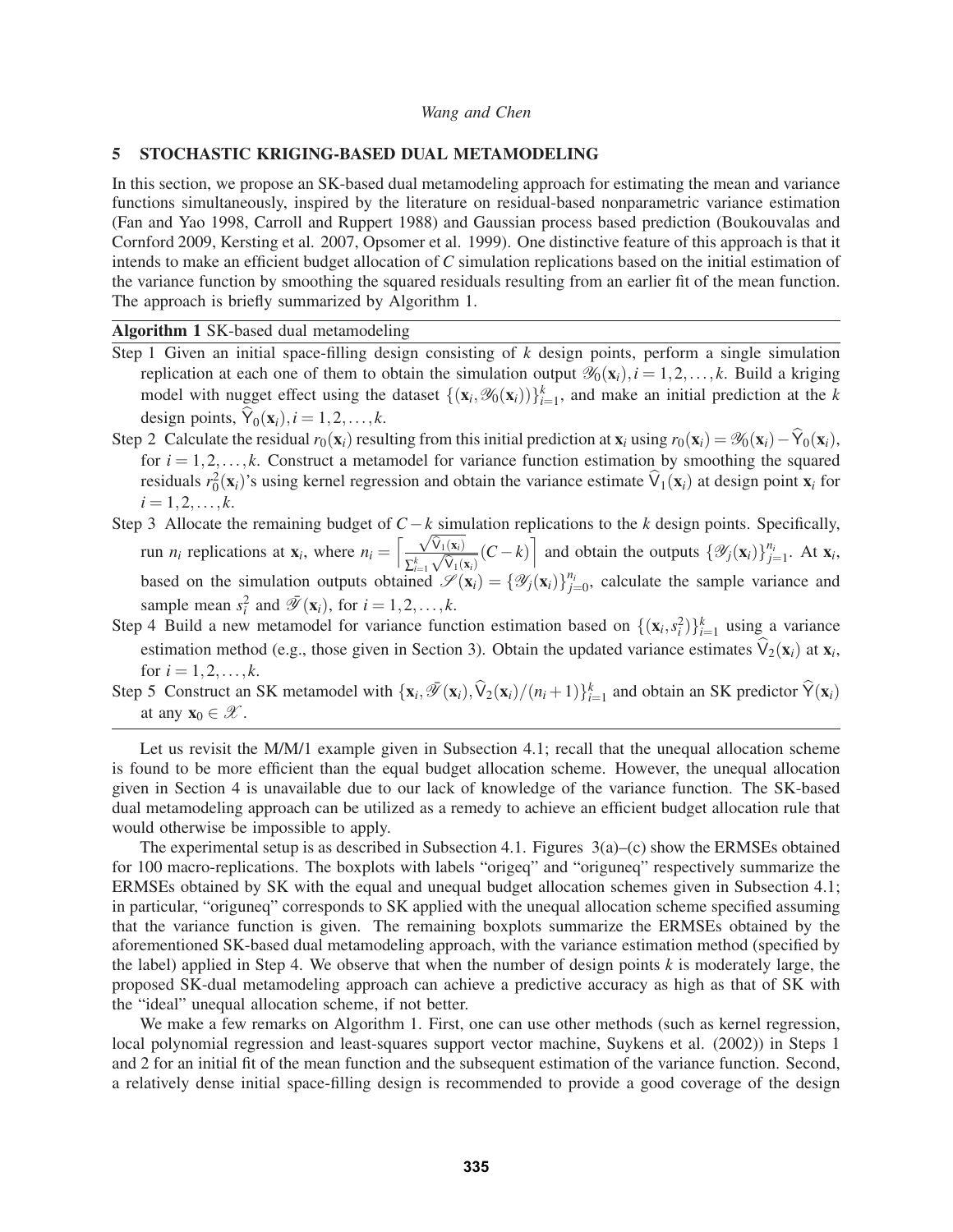space  $\mathscr X$ , hence *k* should be reasonably large (e.g.,  $k \ge 20d$ ). Third, one can modify Step 3 and iterate the algorithm a few times, until the total simulation budget  $C$  is exhausted. In particularly, one can choose to focus on a subset of the *k* design points for budget allocation, based on some selection criterion. For more details, see Wang and Chen (2016).



Figure 3: ERMSEs obtained by the SK dual metamodeling approach for the M/M/1 example with the simulation run length of 1000.

#### **REFERENCES**

- Abramowitz, M., and I. A. Stegun. 1964. *Handbook of mathematical functions: with formulas, graphs, and mathematical tables*, Volume 55. Courier Corporation.
- Aitkin, M. 1987. "Modelling variance heterogeneity in normal regression using GLIM". *Journal of the Royal Statistical Society. Series C (Applied Statistics)* 36:332–339.
- Ankenman, B. E., B. L. Nelson, and J. Staum. 2010. "Stochastic kriging for simulation metamodeling". *Operations Research* 58:371–382.
- Boukouvalas, A., and D. Cornford. 2009. "Learning heteroscedastic Gaussian processes for complex datasets". Technical report, Neural Computing Research Group, Aston University.
- Brown, L. D., and M. Levine. 2007. "Variance estimation in nonparametric regression via the difference method". *The Annals of Statistics* 35:2219–2232.
- Carroll, R. J., and D. Ruppert. 1988. *Transformation and Weighting in Regression*. New York: Chapman and Hall.
- Chen, X., B. E. Ankenman, and B. L. Nelson. 2012. "The effects of common random numbers on stochastic kriging metamodels". *ACM Transactions on Modeling and Computer Simulation* 22:7/1–7/20.
- Chen, X., and K.-K. Kim. 2014. "Stochastic kriging with biased sample estimates". *ACM Transactions on Modeling and Computer Simulation* 24:8/1–8/23.
- Cheng, R. C. H. 2006. "Resampling methods". In *Elsevier Handbooks in Operations Research and Management Science: Simulation*, edited by S. G. Henderson and B. L. Nelson. New York: Elsevier.
- Cox, D. R., and P. J. Solomon. 2003. *Components of Variance*. Boca Raton, Florida: Chapman and Hall CRC.
- Efromovich, S. 2007. "Sequential design and estimation in heteroscedastic nonparametric regression". *Sequential Analysis* 26:3–25.
- Fan, J., and I. Gijbels. 1992. "Variable bandwidth and local linear regression smoothers". *The Annals of Statistics* 20:2008–2036.
- Fan, J., and I. Gijbels. 1995. "Data-driven bandwidth selection in local polynomial fitting: variable bandwidth and spatial adaptation". *Journal of the Royal Statistical Society. Series B (Methodological)* 57:371–394.